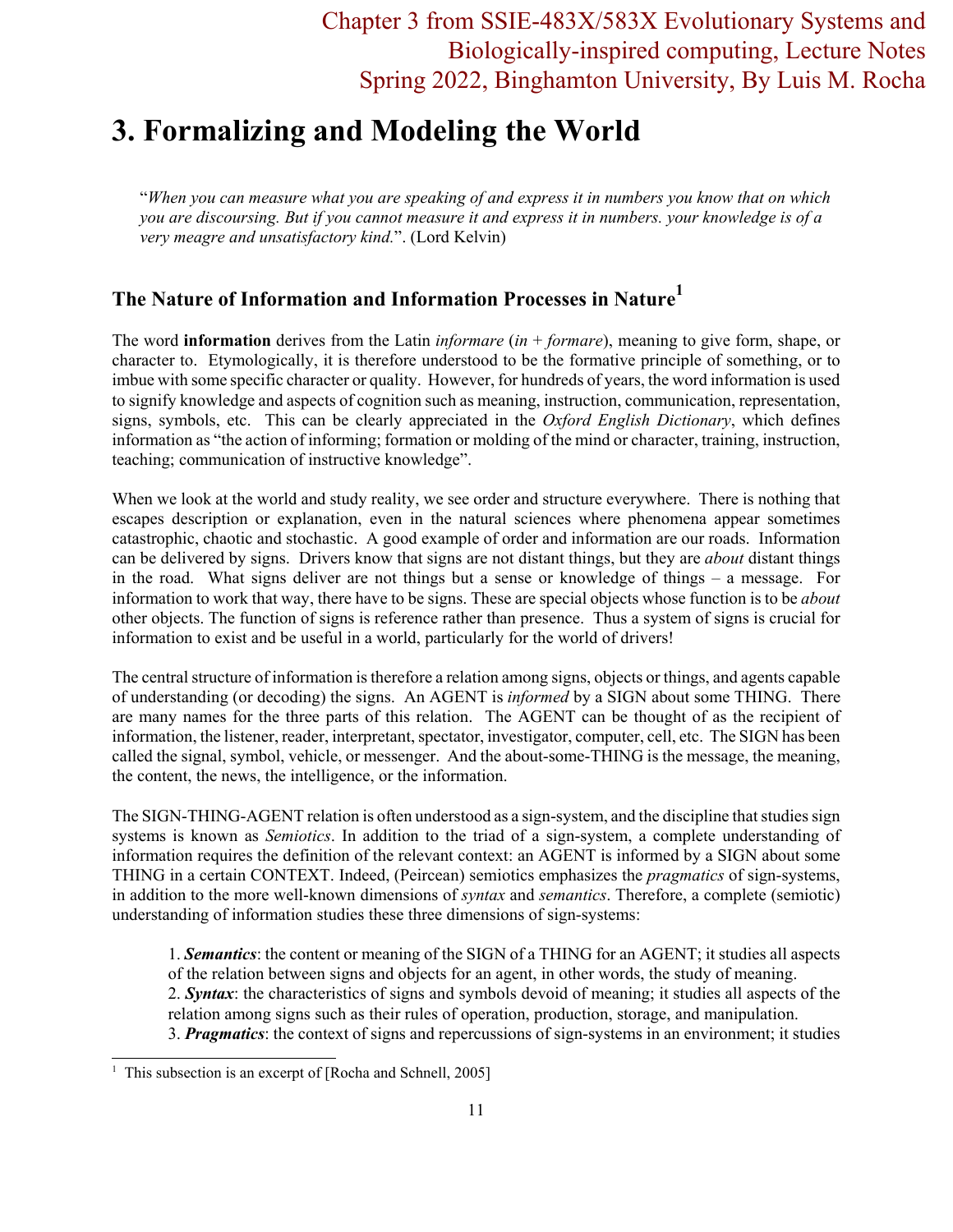how context influences the interpretation of signs and how well a signs-system represents some aspect of the environment.

Signs carry information content to be delivered to agents. However, it is also useful to understand that some signs are more easily used as referents than others. In the beginning of the 20<sup>th</sup> century, Charles Sanders Peirce defined a typology of signs:

1. *Icons* are direct representations of objects. They are similar to the thing they represent. Examples are pictorial road signs, scale models, and of course the icons on your computer. A footprint on the sand is an icon of a foot.

2. *Indice*s are indirect representations of objects, but necessarily related. Smoke is an index of fire, the bell is an index of the tolling stroke, and a footprint is an index of a person.

3. *Symbols* are *arbitrary* representations of objects, which require exclusively a social convention to be understood. A road sign with a red circle and a white background denotes something which is illegal because we have agreed on its arbitrary meaning. To emphasize the conventional aspect of the semantics of symbols, consider the example of variations in road signs: in the US yellow diamond signs denote cautionary warnings, whereas in Europe a red triangle over a white background is used for the same purpose. We can see that convention establishes a code, agreed by a group of agents, for understanding (decoding) the information contained in symbols. For instance, smoke is an index of fire, but if we agree on an appropriate code (e.g. Morse code) we can use smoke signals to communicate symbolically.

Clearly, signs may have iconic, symbolic and indexical elements. Our alphabet is completely symbolic, as the sound assigned to each letter is purely conventional. But other writing systems such as Egyptian or Mayan hieroglyphs, and some Chinese characters use a combination of phonetic symbols with icons and indices. Our road signs are also a good example of signs with symbolic (numbers, letters and conventional shapes), iconic (representations of people and animals) and indexical (crossing out bars) elements.

Finally, it is important to note that due to the arbitrary nature of convention, symbols can be manipulated without reference to content (syntactically). This feature of symbols is what enables computers to operate. As an example of symbol manipulation without recourse to content, let us re-arrange the letters of a word, say "deal": dale, adel, dela, lead, adle, etc. We can produce all possible permutations  $(4! = 4 \times 3 \times 2 \times 1 = 1)$ 24) of the word whether they have meaning or not. After manipulation, we can choose which ones have meaning (in some language), but that process is now a semantic one, whereas symbol manipulation is purely syntactic. All signs rely on a certain amount of convention, as all signs have a pragmatic (social) dimension, but symbols are the only signs which require exclusively a social convention, or code, to be understood.

We are used to think of information as pertaining purely to the human realm. In particular, the use of symbolic information, as in our writing system, is thought of as technology used exclusively by humans. Symbols, we have learned, rely on a code, or convention, between symbols and meanings. Such a conventional relation usually specifies rules created by a human community. But it can have a more general definition:

"A code can be defined as a set of rules that establish *a correspondence between two independent worlds*". The Morse code, for example, connects certain combinations of dots and dashes with the letters of the alphabet. The Highway Code is a liaison between illustrated signals and driving behaviours. A language makes words stand for real objects of the physical World." [Barbieri, 2003, page 94]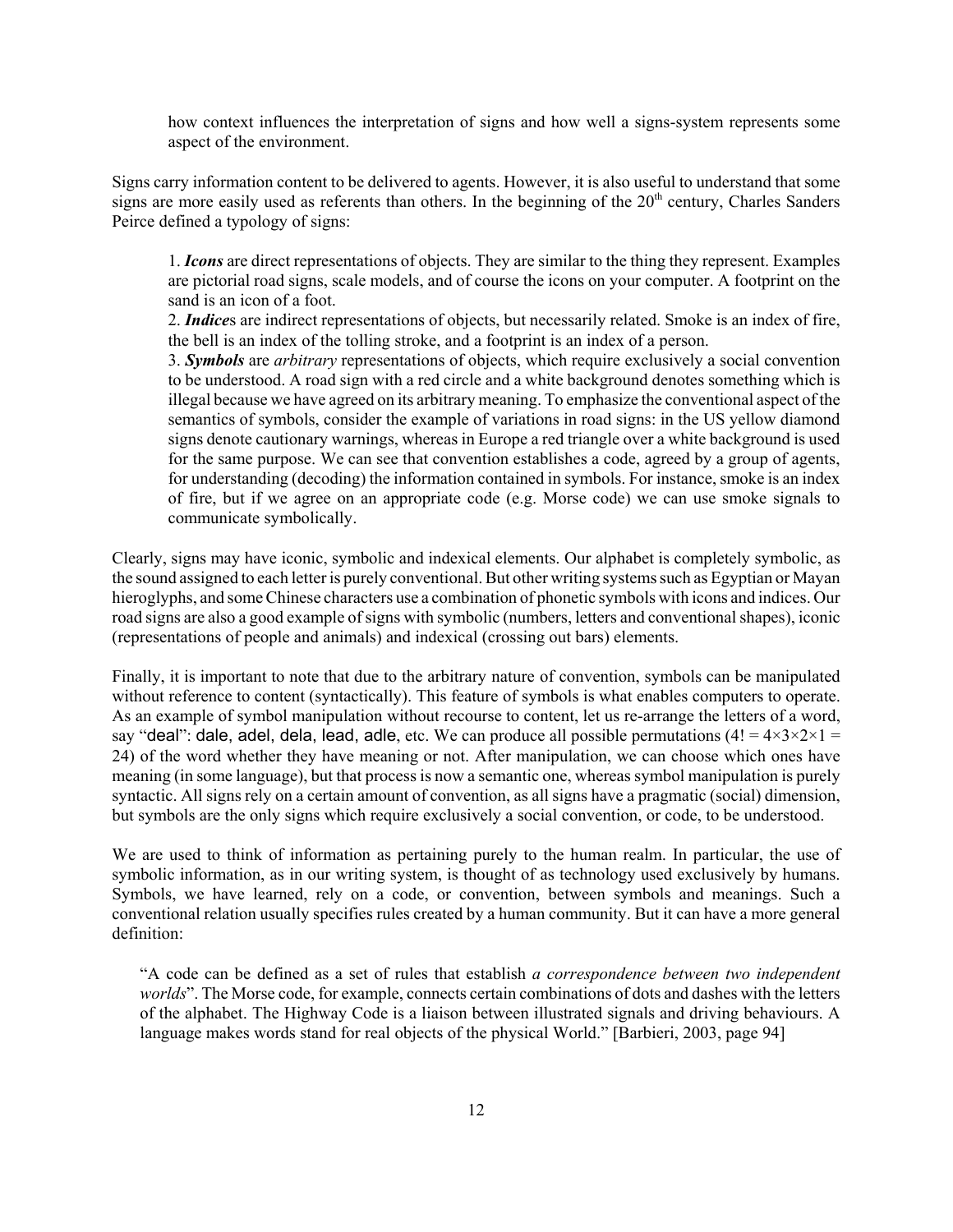We can thus think of a code as a process that implements correspondence rules between two independent worlds (or classes of objects), by ascribing meaning to arbitrary symbols. Therefore, meaning is not a characteristic of the individual symbols but a convention of the collection of producers and recipients of the encoded information.

Interestingly, we can see such processes in Nature, where the producers and recipients are not human. The prime example is the genetic code, which establishes a correspondence between DNA (the symbolic genes which store information) and proteins, the stuff life on Earth is built of. With very small variations, the genetic code is the same for all life forms. In this sense, we can think of the genetic system and cellular reproduction as a symbolic code whose convention is "accepted" by the collection of all life forms.

Other codes exist in Nature, such as signal transduction from the surface of cells to the genetic system, neural information processing, antigen recognition by antibodies in the immune system, etc. We can also think of animal communication mechanisms, such as the ant pheromone trails, bird signals, etc. Unlike the genetic system, however, most information processes in nature are of an analog rather than digital nature. Throughout this course we will discuss several of these natural codes.

### **Formalizing Knowledge: Uncovering the Design Principles of Nature2**

Once we create symbols, we can also hypothesize relationships among the symbols which we can later check for consistency with what we really observe in the World. By creating relationships among the symbols of things we observe in the World, we are in effect formalizing our knowledge of the World. By formalizing we mean the creation of *rules*, such as verbal arguments and mathematical equations, which define how our symbols relate to one another. In a formalism, the rules that manipulate symbols are independent of their meaning in the sense that they can be calculated mechanically without worrying what symbols stand for.

It is interesting to note that the ability to abstract characteristics of the world from the world itself took thousands of years to be fully established. Even the concept of number, at first was not dissociated from the items being counted. Indeed, several languages (e.g. Japanese) retain vestiges of this process, as different objects are counted with different variations of names for numbers. Physics was the first science to construct precise formal rules of the things in the world. Aristotle (484-322 BC) was the first to relate symbols more explicitly to the external world and to successively clarify the nature of the symbol-world (symbol-matter) relation. "In his Physics he proposed that the two main factors which determine an object's speed are its weight and the density of the medium through which it travels. More importantly, he recognized that there could be mathematical rules which could describe the relation between an object's weight, the medium's density and the consequent rate of fall." [Cariani, 1989, page 52] The rules he proposed to describe this relations were:

#### 1. *For freely falling or freely rising bodies: speed is proportional to the density of the medium. 2. In forced motion: speed is directly proportional to the force applied and inversely proportional to the mass of the body moved*

This was the first time that the relationships between observable quantities were hypothesized and used in calculations. Such a formalization of rules as a hypothesis to be tested is what a model is all about. Knowledge is built upon models such as this that sustain our observations of the World.

 $2$  This subsection is an excerpt of [Rocha and Schnell, 2005b]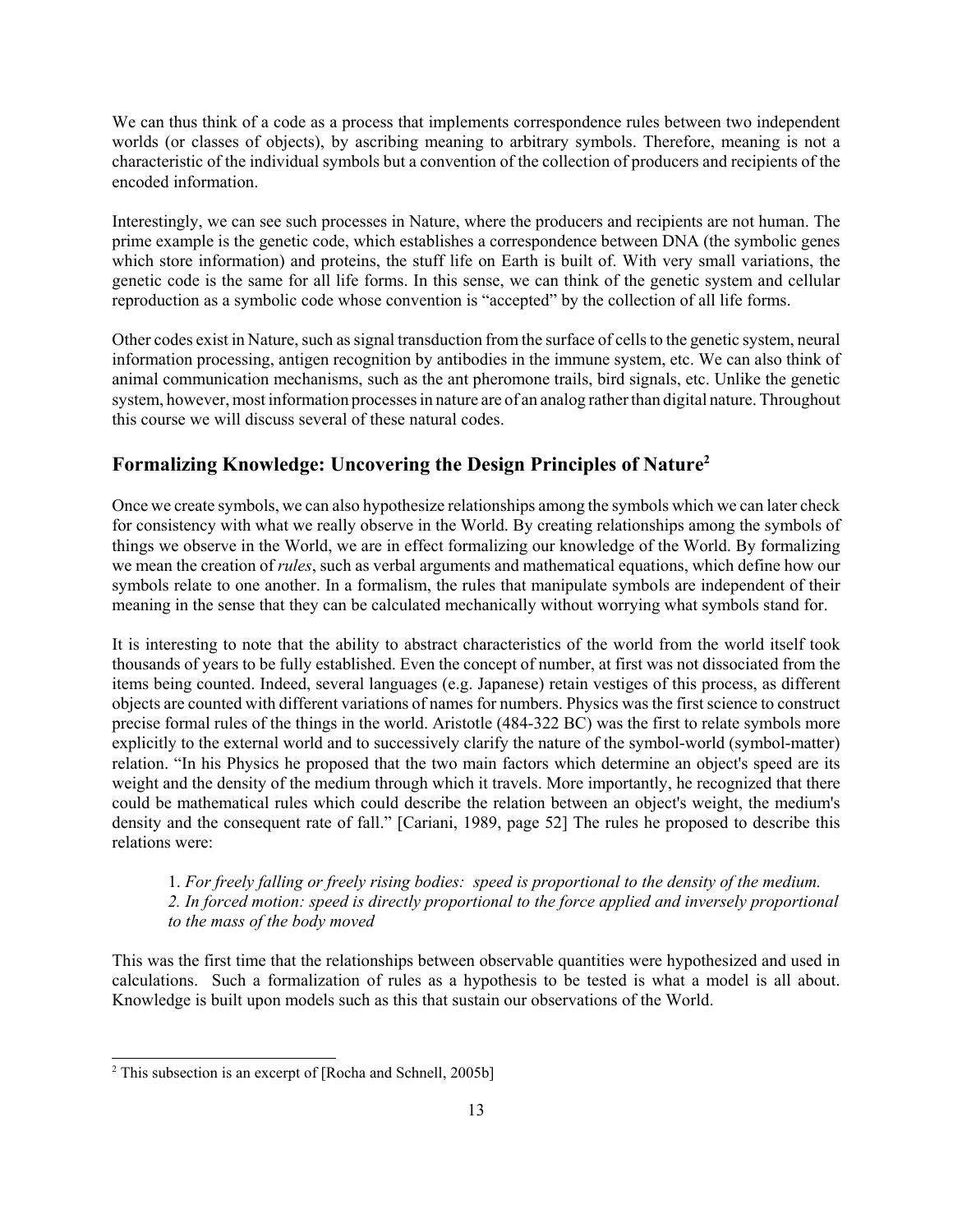"While these quantities were expressed in terms of numbers, they were still generally regarded as inherent properties of the objects themselves. It was not until Galileo took the interrelationships of the signs themselves as the objects of study that we even see the beginnings of what was to be progressive dissociation of the symbols from the objects represented. Galileo's insight was that the symbols themselves and their interrelations could be studied mathematically quite apart from the relations in the objects that they represented. This process of abstraction was further extended by Newton, who saw that symbols arising from observation […] are distinct from those involved in representing the physical laws which govern the subsequent motion". [Cariani, 1989, page 52]



**Figure 1**: The Modeling Relation between knowledge and reality according to Hertz (adapted from Cariani, 1989)

"In 1894 Heinrich Hertz published *his Principles of Mechanics* which attempted […] to purge mechanics of metaphysical, mystical, undefined, unmeasured entities such as force and to base the theory explicitly on measurable quantities. Hertz wanted to be as clear, rigorous, and concise as possible, so that implicit, and perhaps unnecessary, concepts could be eliminated from physical theories, [which he thought should be based solely on measurable quantities]." [Cariani, 1989, page 54]. Since the results of measurements are symbols, physical theory should be about building relationships among observationally-derived symbols, that is, it should be about building formal *models*, which Hertz called "images":

"The most direct and in a sense the most important, problem which our conscious knowledge of nature should enable us to solve is the anticipation of future events, so that we may arrange our present affairs in accordance with such anticipation. As a basis for the solution of this problem we always make use of our knowledge of events which have already occurred, obtained by chance observation or by prearranged experiment. In endeavoring thus to draw inferences as to the future from the past, we always adopt the following process. We form for ourselves images or symbols of external objects; and the form which we give them is such that the necessary consequents of the images in thought are always the images of the necessary consequents in nature of the things pictured. In order that this requirement may be satisfied, there must be a certain conformity between nature and our thought. Experience teaches us that the requirement can be satisfied, and hence that such a conformity does in fact exist. When from our accumulated experiences we have succeeded in deducing images of the desired nature, we can then in a short time develop by means of them, as by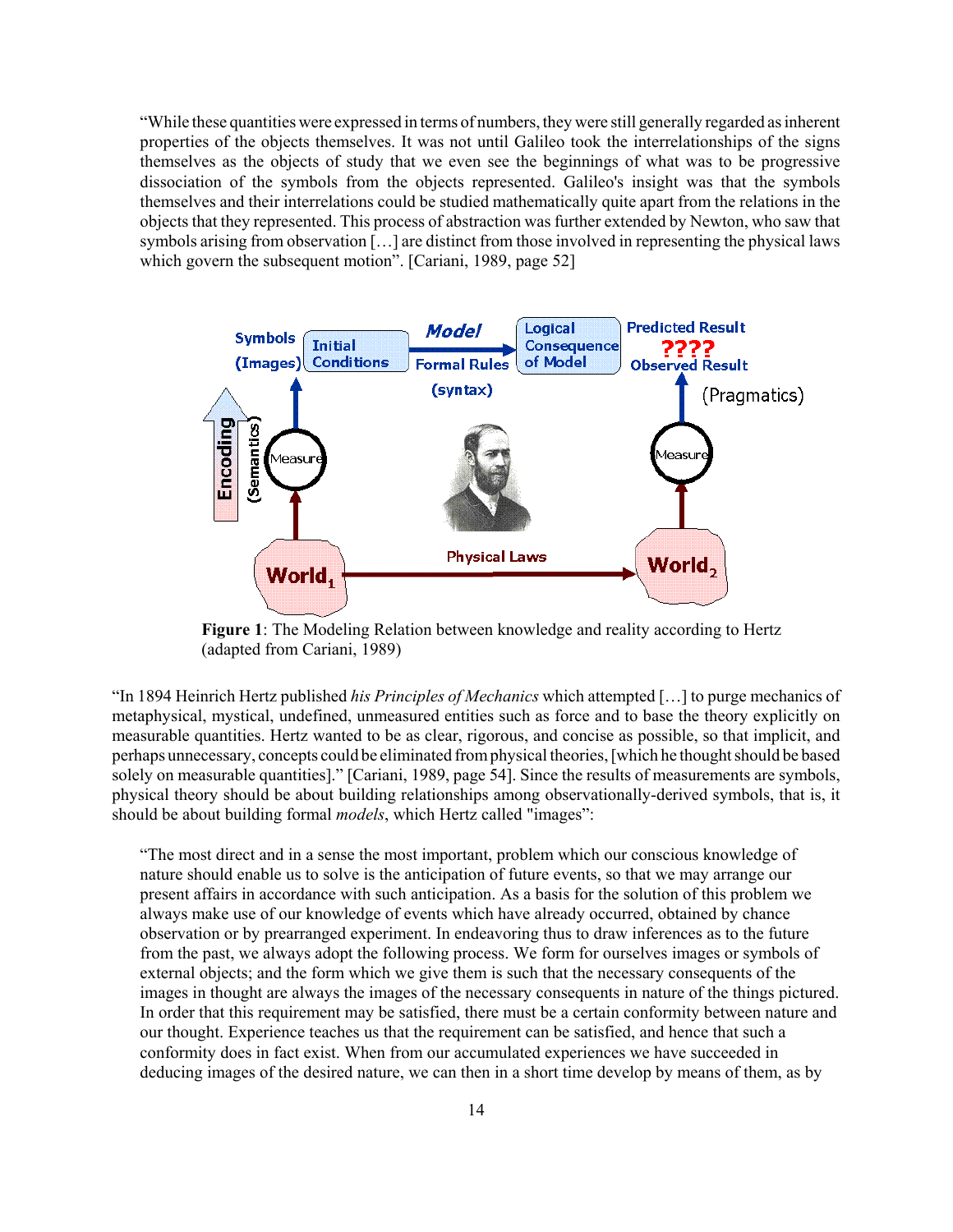means of models, the consequences in the external world which only arise in a comparatively long time, or as a result of our own interposition. We are thus enabled to be in advance of the facts, and to decide as to present affairs in accordance with the insight so obtained. The images which we here speak are of our conceptions of things. With the things themselves they are in conformity in *one* important respect, namely, in satisfying the above mentioned requirement. For our purpose it is not necessary that they should be in conformity with the things in any other respect whatever. As a matter of fact, we do not know, nor do we have any means of knowing, whether our conceptions of things are in conformity with them in any other than the *one* fundamental respect. [Hertz, 1894 pp. 1-2]"

A model is any complete and consistent set of verbal arguments, mathematical equations or computational rules which is thought to correspond to some other entity, its prototype. The prototype can be a physical, biological, social psychological or other conceptual entity.

The etymological roots of the word model lead us to the Latin word "modulus", which refers to the act of molding, and the Latin word "modus" (a measure) which implies a change of scale in the representation of an entity. The idea of a change of scale, can be interpreted in different ways. As the prototype of a physical, social or natural object, a model represents a change on the scale of abstraction: certain particularities have been removed and simplifications are made to derive a model.

In the natural sciences, models are used as tools for dealing with reality. They are caricatures of the real system specifically build to answer questions about it. By capturing a small number of key elements and leaving out numerous details, models help us to gain a better understanding of reality and the design principles it entails. But it is still surprising how effective mathematical and computational models, these formal caricatures, can aid in the prediction of physical and social reality [Wigner, 1960].

## **Computational Models<sup>3</sup>**

"Insofar as the propositions of mathematics are certain they do not refer to reality; and insofar as they refer to reality, they are not certain". Albert Einstein

Computation is the abstraction and automation of a formal mathematical system, or an axiomatic system. It is defined by the purely syntactic process of mapping symbols to symbols. Such mapping is the basis of the concept of mathematical function, and it is all that computers do. This abstraction requires that all the procedures to manipulate symbols are defined by unambiguous rules that do not depend on physical implementation, space, time, energy considerations or semantic interpretations given to symbols by observers. Formal computation is, by definition, implementation-independent.

Modeling, however, is not entirely a formal process. The Hertzian modeling paradigm clearly relates formal, computational models to *measurements* of reality against which they must be validated. The measuring process transforms a physical interaction into a symbol – via a measuring device. The measuring process cannot be formalized as it ultimately depends on interacting with a specific (not implementation-independent) portion of reality. We can simulate a measurement process, but for that simulation to be a model we will need in turn to relate it to reality via another measurement. This important aspect of modeling is often forgotten in Artificial Life, when the results of simulations are interpreted without access to real world measurements (see Chapter 2).

<sup>&</sup>lt;sup>3</sup> This section is indebted to many writings of Howard Pattee, including lecture notes and personal communications.